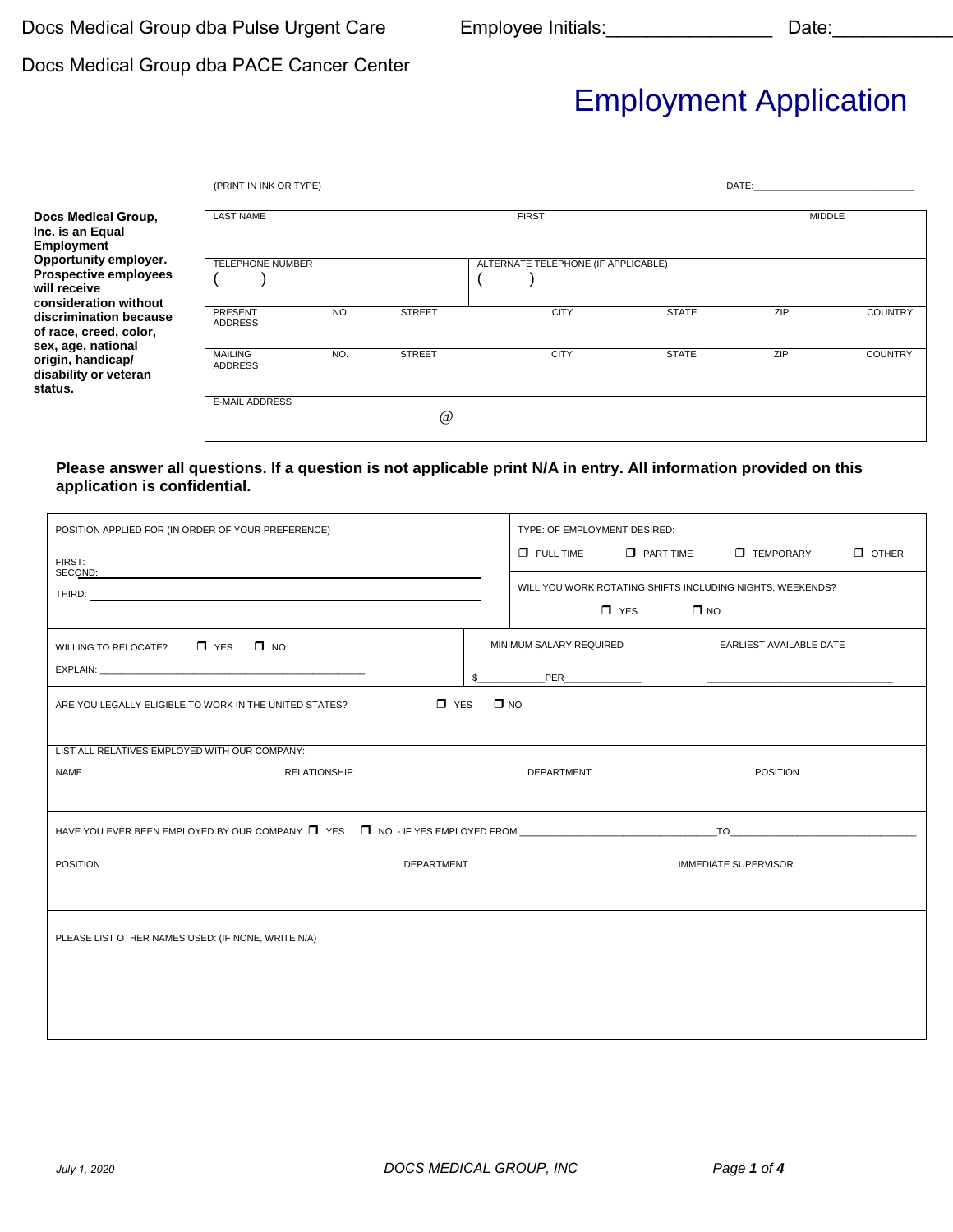## **EMPLOYMENT SUMMARY**

| LIST LAST FOUR EMPLOYERS, INCLUDING SUMMER AND PART-TIME POSITIONS WHILE IN SCHOOL. ATTACH SHEET, IF NECESSARY |              |                        |                             |                    |
|----------------------------------------------------------------------------------------------------------------|--------------|------------------------|-----------------------------|--------------------|
| PRESENT OR MOST RECENT EMPLOYER                                                                                |              | <b>FROM</b>            | TO                          |                    |
|                                                                                                                |              |                        |                             |                    |
|                                                                                                                |              |                        | (MO. & YR.)                 | (MO. & YR.)        |
| <b>STREET ADDRESS</b>                                                                                          |              | <b>CITY</b>            | <b>STATE</b>                | ZIP                |
|                                                                                                                |              |                        |                             |                    |
| MAY WE CONTACT THEM? $\Box$ YES $\Box$ NO                                                                      |              | IF NO, PLEASE EXPLAIN: |                             |                    |
|                                                                                                                |              |                        |                             |                    |
|                                                                                                                |              |                        |                             |                    |
| NAME OF SUPERVISOR                                                                                             | <b>TITLE</b> |                        | TELEPHONE NUMBER            |                    |
|                                                                                                                |              |                        |                             |                    |
|                                                                                                                |              |                        |                             |                    |
| <b>JOB RESPONSIBILITES</b>                                                                                     |              |                        |                             |                    |
|                                                                                                                |              |                        |                             |                    |
|                                                                                                                |              |                        |                             |                    |
| <b>REASON FOR LEAVING</b>                                                                                      |              |                        |                             |                    |
|                                                                                                                |              |                        |                             |                    |
|                                                                                                                |              |                        |                             |                    |
| PRESENT OR MOST RECENT EMPLOYER                                                                                |              | <b>FROM</b>            | TO                          |                    |
|                                                                                                                |              |                        |                             |                    |
|                                                                                                                |              |                        |                             |                    |
| <b>STREET ADDRESS</b>                                                                                          |              | <b>CITY</b>            | (MO. & YR.)<br><b>STATE</b> | (MO. & YR.)<br>ZIP |
|                                                                                                                |              |                        |                             |                    |
|                                                                                                                |              |                        |                             |                    |
| MAY WE CONTACT THEM? T YES T NO                                                                                |              | TELEPHONE NUMBER       |                             |                    |
|                                                                                                                |              |                        |                             |                    |
|                                                                                                                |              |                        |                             |                    |
| NAME OF SUPERVISOR                                                                                             | <b>TITLE</b> |                        | TELEPHONE NUMBER            |                    |
|                                                                                                                |              |                        |                             |                    |
|                                                                                                                |              |                        |                             |                    |
| <b>JOB RESPONSIBILITES</b>                                                                                     |              |                        |                             |                    |
|                                                                                                                |              |                        |                             |                    |
|                                                                                                                |              |                        |                             |                    |
| <b>REASON FOR LEAVING</b>                                                                                      |              |                        |                             |                    |
|                                                                                                                |              |                        |                             |                    |
| PRESENT OR MOST RECENT EMPLOYER                                                                                |              | <b>FROM</b>            | TO                          |                    |
|                                                                                                                |              |                        |                             |                    |
|                                                                                                                |              |                        |                             |                    |
| STREET ADDRESS                                                                                                 |              | <b>CITY</b>            | (MO. & YR.)<br><b>STATE</b> | (MO. & YR.)<br>ZIP |
|                                                                                                                |              |                        |                             |                    |
|                                                                                                                |              |                        |                             |                    |
| MAY WE CONTACT THEM? $\Box$ YES $\Box$ NO                                                                      |              | TELEPHONE NUMBER       |                             |                    |
|                                                                                                                |              |                        |                             |                    |
|                                                                                                                |              |                        |                             |                    |
| NAME OF SUPERVISOR                                                                                             | <b>TITLE</b> |                        | <b>TELEPHONE NUMBER</b>     |                    |
|                                                                                                                |              |                        |                             |                    |
|                                                                                                                |              |                        |                             |                    |
| JOB RESPONSIBILITES                                                                                            |              |                        |                             |                    |
|                                                                                                                |              |                        |                             |                    |
|                                                                                                                |              |                        |                             |                    |
| <b>REASON FOR LEAVING</b>                                                                                      |              |                        |                             |                    |
|                                                                                                                |              |                        |                             |                    |
|                                                                                                                |              |                        |                             |                    |
| PRESENT OR MOST RECENT EMPLOYER                                                                                |              | <b>FROM</b>            | TO                          |                    |
|                                                                                                                |              |                        |                             |                    |
|                                                                                                                |              |                        | (MO. & YR.)                 | (MO. & YR.)        |
| STREET ADDRESS                                                                                                 |              | <b>CITY</b>            | <b>STATE</b>                | ZIP                |
|                                                                                                                |              |                        |                             |                    |
| MAY WE CONTACT THEM? T YES T NO                                                                                |              | TELEPHONE NUMBER       |                             |                    |
|                                                                                                                |              |                        |                             |                    |
|                                                                                                                |              |                        |                             |                    |
| NAME OF SUPERVISOR                                                                                             | <b>TITLE</b> |                        | TELEPHONE NUMBER            |                    |
|                                                                                                                |              |                        |                             |                    |
|                                                                                                                |              |                        |                             |                    |
|                                                                                                                |              |                        |                             |                    |
| JOB RESPONSIBILITES                                                                                            |              |                        |                             |                    |
|                                                                                                                |              |                        |                             |                    |
| REASON FOR LEAVING                                                                                             |              |                        |                             |                    |
|                                                                                                                |              |                        |                             |                    |
|                                                                                                                |              |                        |                             |                    |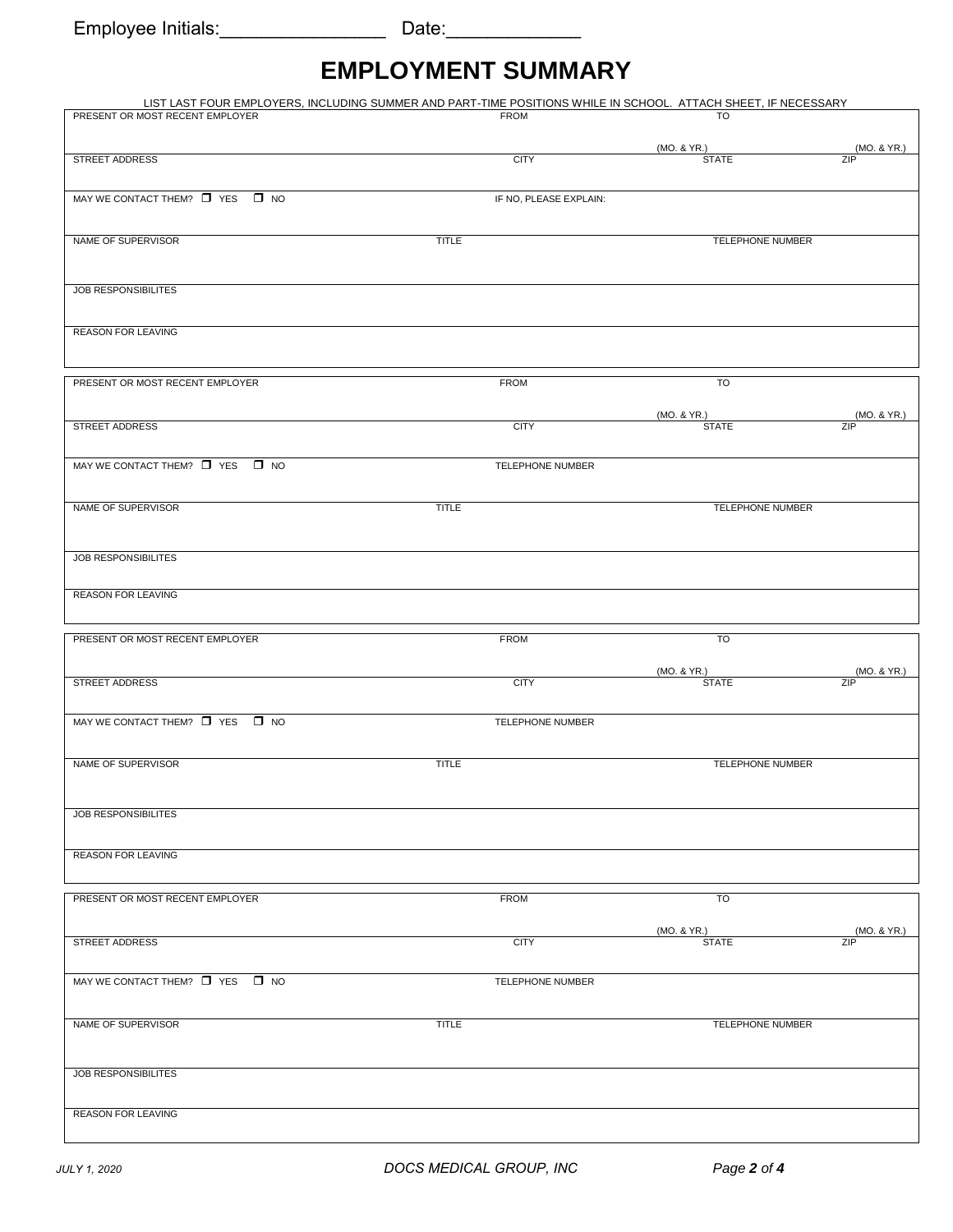Employee Initials:\_\_\_\_\_\_\_\_\_\_\_\_\_\_\_\_ Date:\_\_\_\_\_\_\_\_\_\_\_\_\_

### **EDUCATION AND TRAINING**

|                                                        | LPVVATIVII AIIP                                                                                                                     | $\blacksquare$                         |                                 |                                          |                     |
|--------------------------------------------------------|-------------------------------------------------------------------------------------------------------------------------------------|----------------------------------------|---------------------------------|------------------------------------------|---------------------|
| LIST ALL SCHOOLS ATTENDED                              | <b>NAME AND ADDRESS OF SCHOOL</b>                                                                                                   | NO.<br><b>YEARS</b><br><b>ATTENDED</b> | <b>GRAUDATED</b><br>(YES OR NO) | <b>DEGREE/DIPLOMA</b><br><b>RECEIVED</b> | <b>MAJOR COURSE</b> |
| HIGH SCHOOL                                            |                                                                                                                                     |                                        |                                 |                                          |                     |
|                                                        |                                                                                                                                     |                                        |                                 |                                          |                     |
| <b>COLLEGE OR UNIVERSITY</b>                           |                                                                                                                                     |                                        |                                 |                                          |                     |
|                                                        |                                                                                                                                     |                                        |                                 |                                          |                     |
| <b>GRADUATE SCHOOL</b>                                 |                                                                                                                                     |                                        |                                 |                                          |                     |
|                                                        |                                                                                                                                     |                                        |                                 |                                          |                     |
| BUSINESS, TECHNICAL OR OTHER<br><b>SCHOOLS</b>         |                                                                                                                                     |                                        |                                 |                                          |                     |
|                                                        |                                                                                                                                     |                                        |                                 |                                          |                     |
|                                                        | IF YOU ATTENDED COLLEGE BUT DID NOT GRADUATE, HOW MANY UNITS ARE NEEDED TO FULFILL YOUR DEGREE REQUIREMENTS?                        |                                        |                                 |                                          |                     |
|                                                        |                                                                                                                                     |                                        |                                 |                                          |                     |
|                                                        |                                                                                                                                     |                                        |                                 |                                          |                     |
|                                                        | NEED ___________ADDITIONAL UNITS FOR A _______________DEGREE IN _____________________.                                              |                                        |                                 |                                          |                     |
| ARE YOU PRESENTLY ATTENDING SCHOOL?                    |                                                                                                                                     |                                        |                                 |                                          |                     |
|                                                        |                                                                                                                                     |                                        |                                 |                                          |                     |
|                                                        |                                                                                                                                     |                                        |                                 |                                          |                     |
|                                                        |                                                                                                                                     |                                        |                                 |                                          |                     |
|                                                        | DO YOU HAVE ANY OTHER EXPERIENCE, TRAINING, EDUCATION, QUALIFICATIONS OR SKILLS PERTAINING TO THE POSITION(S) IN WHICH YOU APPLIED? |                                        |                                 |                                          |                     |
|                                                        |                                                                                                                                     |                                        |                                 |                                          |                     |
|                                                        |                                                                                                                                     |                                        |                                 |                                          |                     |
|                                                        |                                                                                                                                     |                                        |                                 |                                          |                     |
|                                                        |                                                                                                                                     |                                        |                                 |                                          |                     |
|                                                        |                                                                                                                                     |                                        |                                 |                                          |                     |
|                                                        |                                                                                                                                     |                                        |                                 |                                          |                     |
|                                                        |                                                                                                                                     |                                        |                                 |                                          |                     |
|                                                        | LIST ANY SCHOLARSHIPS, ACADEMIC HONORS, AWARES RECEIVED, OR SPECIAL ACHIEVEMENTS?                                                   |                                        |                                 |                                          |                     |
|                                                        |                                                                                                                                     |                                        |                                 |                                          |                     |
|                                                        |                                                                                                                                     |                                        |                                 |                                          |                     |
|                                                        |                                                                                                                                     |                                        |                                 |                                          |                     |
| LIST ANY LANGUAGES YOU SPEAK PROFICIENTLY:             |                                                                                                                                     |                                        |                                 |                                          |                     |
|                                                        |                                                                                                                                     |                                        |                                 |                                          |                     |
|                                                        |                                                                                                                                     |                                        |                                 |                                          |                     |
|                                                        |                                                                                                                                     |                                        |                                 |                                          |                     |
| LIST ANY LANGUAGES YOU READ PROFICIENTLY:              |                                                                                                                                     |                                        |                                 |                                          |                     |
|                                                        |                                                                                                                                     |                                        |                                 |                                          |                     |
|                                                        | YOU MAY BE ASKED TO WORK OVERTIME FOR THIS POSITION. ARE YOU ABLE TO DO SO? □ YES                                                   | $\square$ NO                           |                                 |                                          |                     |
| HAVE YOU ESTABLISHED ANY CAREER GOALS? PLEASE EXPLAIN: |                                                                                                                                     |                                        |                                 |                                          |                     |
|                                                        |                                                                                                                                     |                                        |                                 |                                          |                     |
|                                                        |                                                                                                                                     |                                        |                                 |                                          |                     |
|                                                        |                                                                                                                                     |                                        |                                 |                                          |                     |
|                                                        |                                                                                                                                     |                                        |                                 |                                          |                     |
|                                                        | .<br>. <u>.</u>                                                                                                                     |                                        |                                 |                                          |                     |

### **PROFESSIONAL SKILLS (IF APPLICABLE)**

ARE YOU LICENSED/CERTIFIED FOR THE POSITION(S) IN WHICH YOU APPLIED?  $\Box$  YES  $\Box$  NO

NAME(S) OF LICENSE/CERTIFICATION(S):

LICENSE/CERTIFICATION NUMBER:

HAS YOUR LICENSE/CERTIFICATION EVEN BEEN REVOKED OR SUSPENDED:  $\Box$  YES  $\Box$  NO

IF YES, STATE REASON(S), DATE OF REVOCATION OR SUSPENSION AND DATE OF REINSTATEMENT:

### **CLERICAL SKILLS (IF APPLICABLE)**

 $\Box$  TYPING WPM  $\Box$  ADDING MACHINE  $\Box$  OTHER CLERICAL SKILLS, ABILITIES, AND EQUIPMENT OPERATED, PLEASE LIST:

**COMPUTER LITERACY** PLATFORMS: **D** PC/IBM **D** MACINTOSH

**SOFTWARE PROGRAMS, PLEASE LIST:**